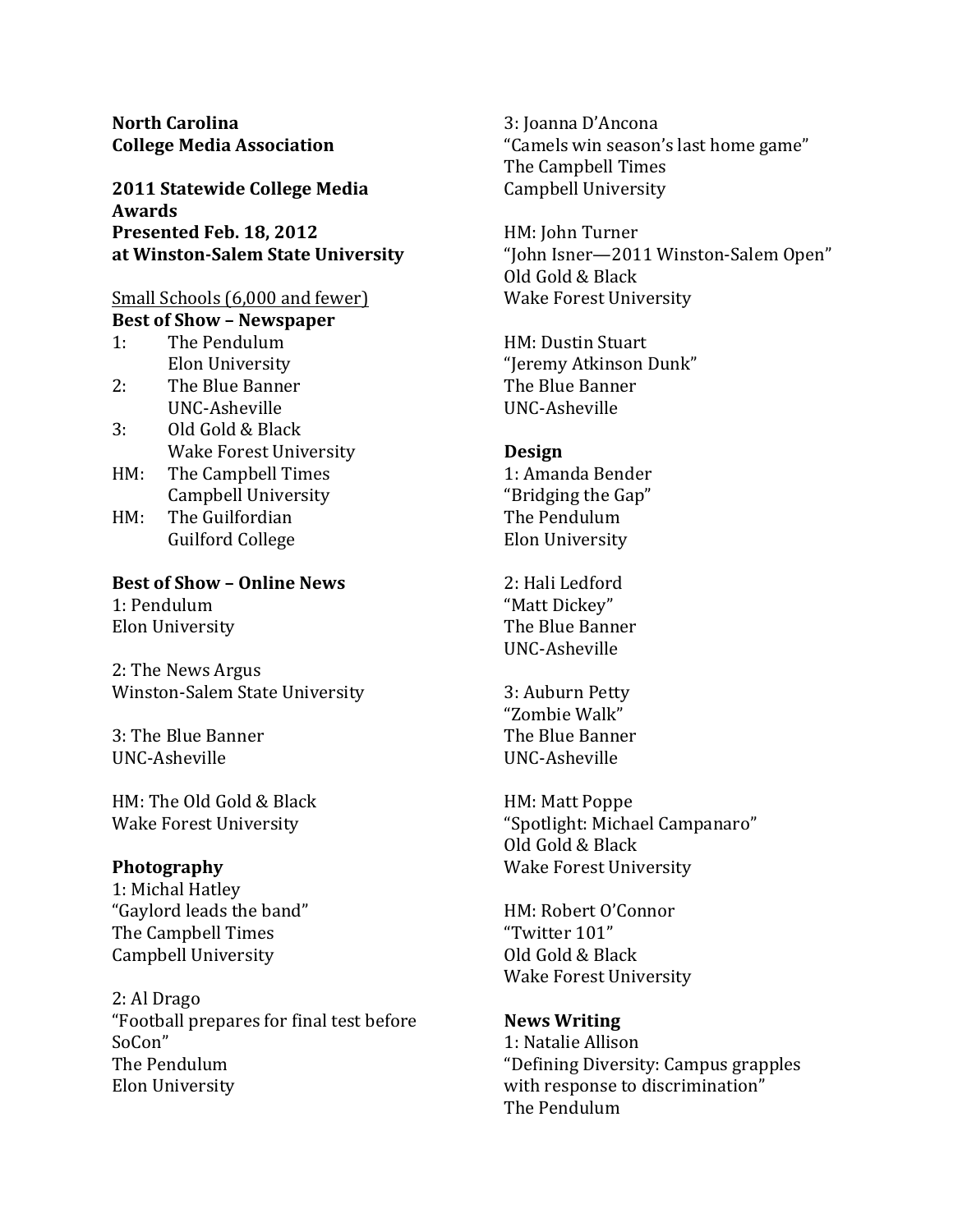#### Elon University

2: Caitlin O'Donnell "Occupy movement gaining ground nationwide" The Pendulum Elon University

3: Molly Hudson "Knight remains incarcerated after lockdown" The Campbell Times Campbell University

HM: Caitlin Byrd "Police continue hunt for missing Bent Creek man" The Blue Banner UNC-Asheville

### **Feature Writing**

1: Lauren Ramsdell "Four friends, 13 years on the road" The Pendulum Elon University

2: Genevieve Biggs "Belle's Spring Trip Breaks" Bennett Banner Bennett College

3: Sierra Smith "Avila breaks onto campus as only b-boy" Campbell University The Campbell Times

HM: Rebecca Smith "Fallen towers inspire new career path" The Pendulum Elon University

HM: Samantha Cohn "Hannah's Haven: a sisterhood of women" The Collegian Greensboro College

### **Sports Writing**

1: Adam Lawson "Elon football player's father reacts to Penn State scandal" The Pendulum Elon University

2: Caitlin Byrd "Proud fans behind Bulldogs all the way" The Blue Banner UNC-Asheville

3: James Williamson "Wheels of steel: Gate City Roller Girls" The Guilfordian Guilford College

HM: Zachary Horner "Balancing act: soccer captain focuses on academics, athletics" The Pendulum Elon University

## **Opinion Writing**

1: Catherine Schurz "Offending voters won't score votes" The Guilfordian Guilford College

 $2:$  Staff "Smith Jackson emails losing significance" The Pendulum **Elon University** 

3: Adrienne Mattson-Perdue "Occupy the elections, occupy the future" The Guilfordian Guilford College

HM: Stefanie Geiss "Could minimum wage solve the problem of unemployment?" The Collegian Greensboro College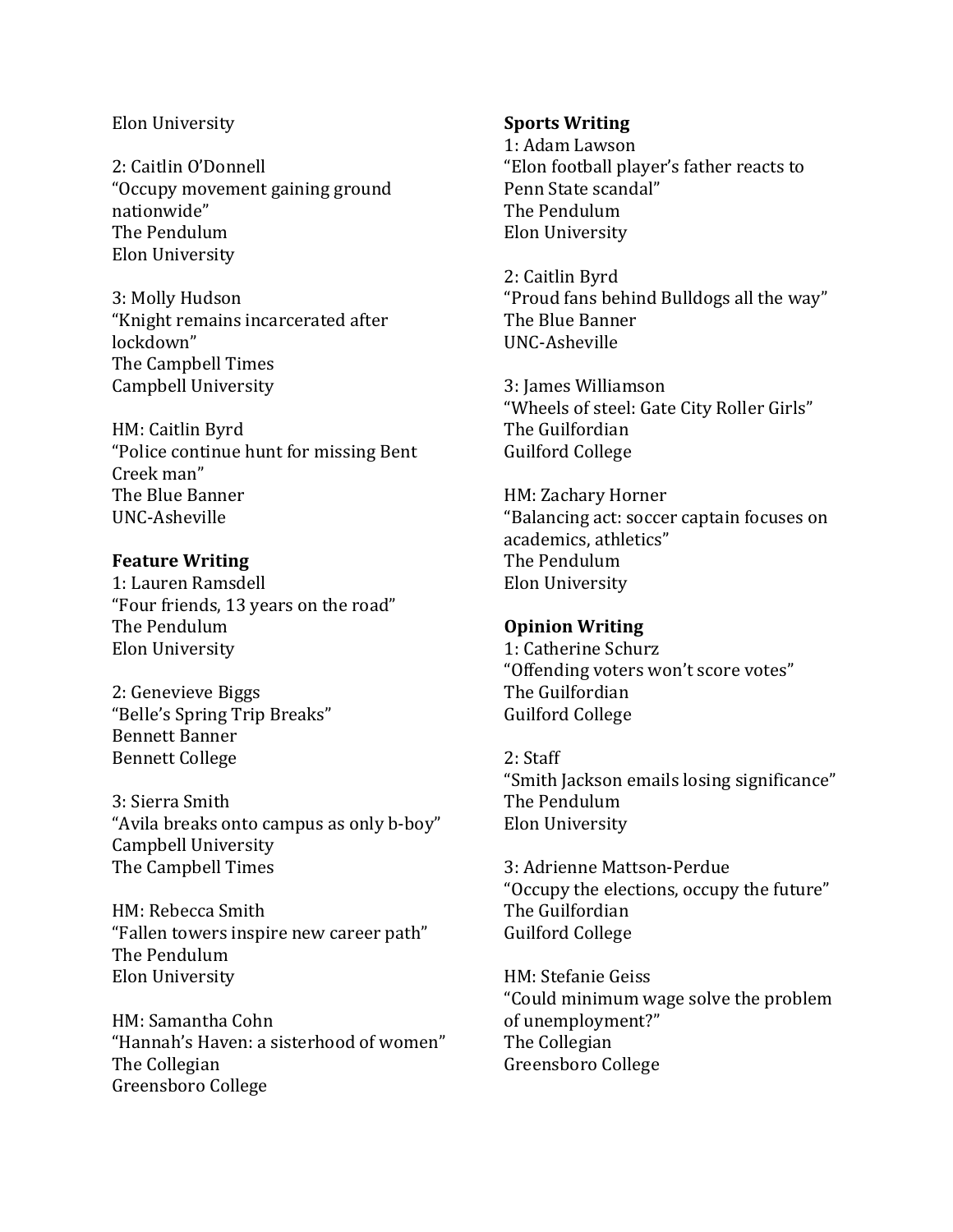# Large Schools (more than 6,000) **Best of Show - Newspaper**

- The Daily Tar Heel  $1:$ **UNC-Chapel Hill**
- $2:$ Technician N.C. State University
- $3:$ The East Carolinian East Carolina University
- $HM:$ The Western Carolinian Western Carolina University

**Best of Show - Online News** 1: The Daily Tar Heel

www.dailytarheel.com **UNC-Chapel Hill** 

2: Technician www.technicianonline.com N.C. State University

3: Nubian Message www.thenubianmessage.com N.C. State University

HM: East Carolinian www.theeastcarolinian.com Eastern Carolina University

HM: Pine Needle www.uncp.edu/pineneedle UNC-Pembroke

## Photography

1: Brent Kitchen "After the fire" Technician N.C. State University

2: Allison Russell "Expression Uncensored" The Daily Tar Heel **UNC-Chapel Hill** 

3: Jordan Moore "69 years old and still serving it up" Technician

N.C. State University

HM: Spencer Herlong "Thrown to the Wolves" The Daily Tar Heel **UNC-Chapel Hill** 

HM: Kenneth Hawkins "Part 2 Probate" The A&T Register N.C. A&T State University

# **Design**

1: Alyssa Bailey and CeCe Pascual "Choose your horror" The Daily Tar Heel **UNC-Chapel Hill** 

2: Taylor Cashdan and Biko Tushinde "Stafford announces resignation" Technician N.C. State University

3: Kelly McHugh and Lauren McCay "10 years later" The Daily Tar Heel **UNC-Chapel Hill** 

HM: Taylor Cashdan "DC Comics" Technician N.C. State University

HM: Katie Haifield "Students remember 9/11 ten years later" The East Carolinian **East Carolina University** 

**News Writing** 1: Daniel Wiser "Unsustainable Path" The Daily Tar Heel **UNC-Chapel Hill** 

2: Caitlin Hunnicutt "Police respond to gunman threat"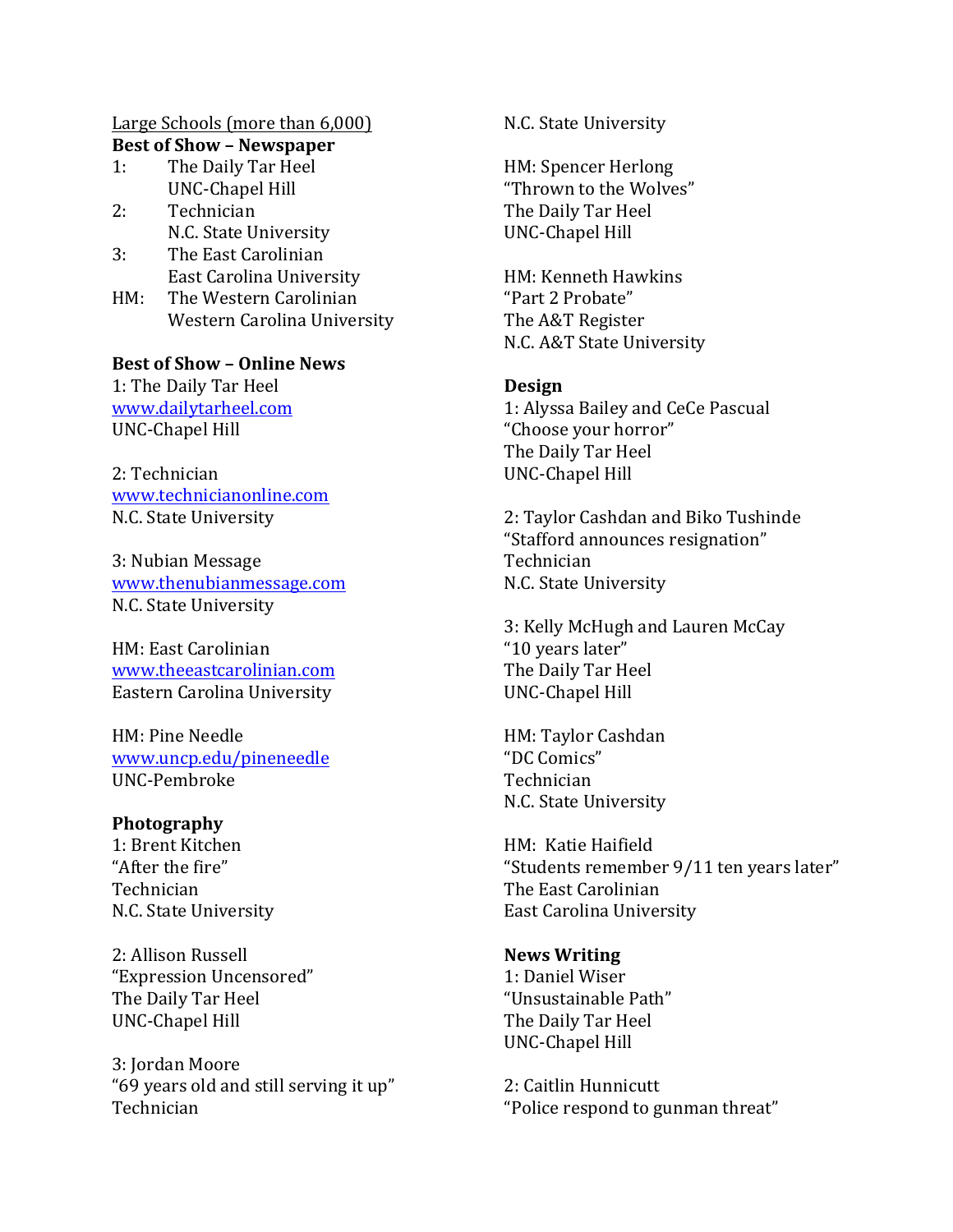The East Carolinian **East Carolina University** 

3: Andy Thomason "Christian group ousts gay member" The Daily Tar Heel UNC-Chapel Hill

HM: Caleb Gray "WCU's finances OK despite overall outlook reduced to 'negative' by Moody's" The Western Carolinian Western Carolina University

HM: Lex Menz and Justin Caudell "Voting issues plague SGA election: Eaves/Page win" The Western Carolinian Western Carolina University

## **Feature Writing**

1: Andrew Branch "Six vears later: "It won't ever be the same" Technician N.C. State University

2: Jeanna Smialek "A halt to panhandling" The Daily Tar Heel **UNC-Chapel Hill** 

3: Jenell McMillon and Sylvia Obell "A cry for help" **A&T** Register N.C. A&T University

HM: Chelsea Bailey "UNC students recall living in New York" The Daily Tar Heel **UNC-Chapel Hill** 

HM: Tyler Auffhammer "Before they were educators: Dr. Todd Collins. Political Science" The Western Carolinian

Western Carolina University

### **Sports Writing**

1: Kelly Parsons "Just take it, and run" The Daily Tar Heel **UNC-Chapel Hill** 

2: R. Cory Smith "Holloway returns to 'dream job' with Wolfpack" Technician N.C. State University

3: Nick Phillips "Britt doesn't let his height hold him hack" The Pine Needle **UNC-Pembroke** 

HM: Sean Fairholm "The art of silence" Technician N.C. State University

HM: Jeniece Jamison "As Wilson departs, Glennon walks a different path" Technician N.C. State University

#### **Opinion Writing**

1: C. Rvan Barber "On to the state" The Daily Tar Heel **UNC-Chapel Hill** 

2: Chelsey Francis "My letters from the war" Technician N.C. State University

3: Andrew Harrell "A degree in four minutes, not years" The Daily Tar Heel **UNC-Chapel Hill**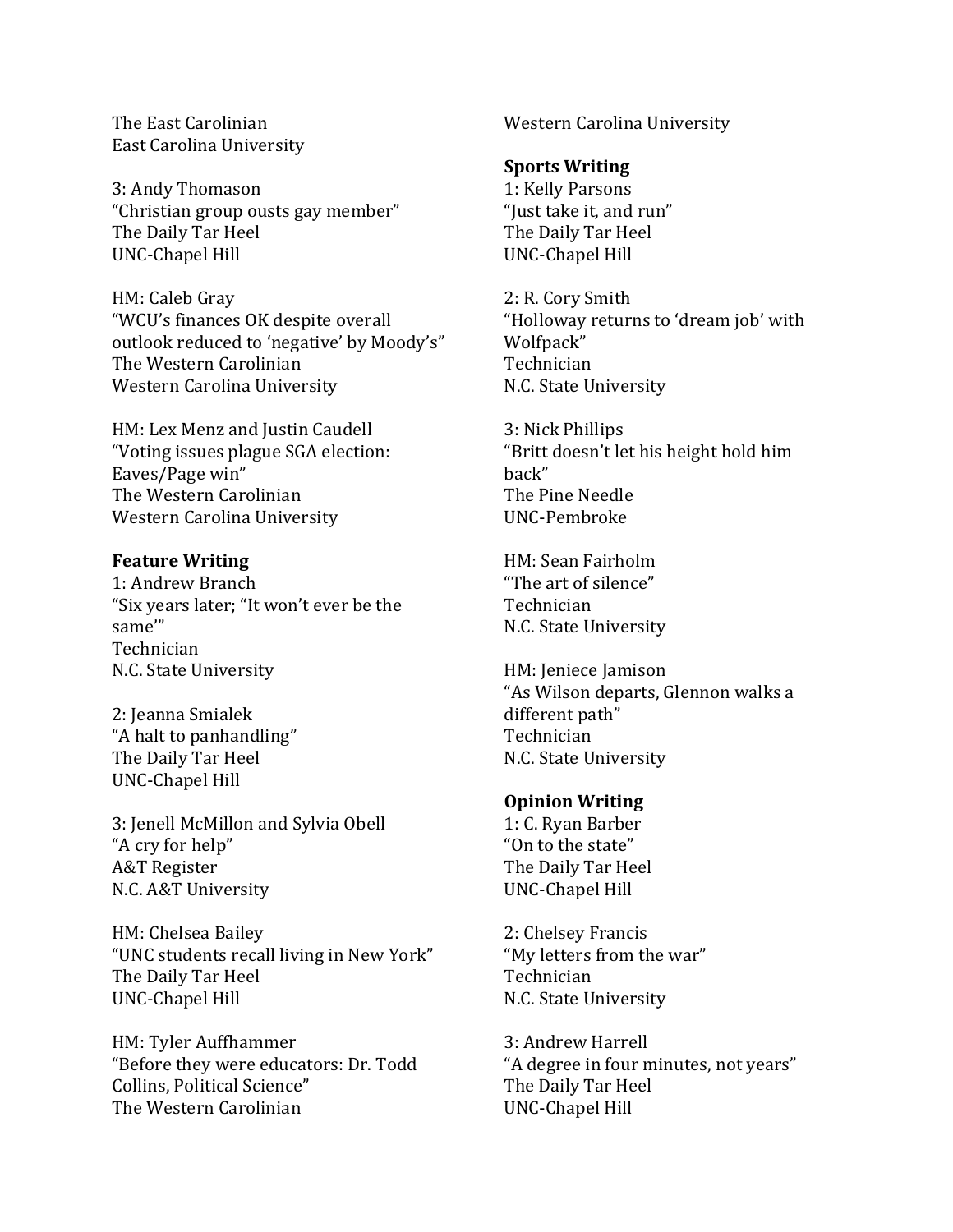HM: Trumaine McCaskill "Wanted: Black Men in the classroom" The A&T Register N.C. A&T University

HM: Justin Caudell "Don't make it rougher for the unemployed" The Western Carolinian Western Carolina University

**Literary Magazines Best of Show** 1: Windhover N.C. State University 2: Rebel 53 East Carolina University 3: Colonnades Elon University

### **Poetry**

1: Laura White "After Our Rooftop Flight Over Old San Juan"! Windover N.C. State University

2: Kellie Lewis "Mistress Ocean" Life Lines Barton College

3: Francis Jayrick Bayog "My Bernadette" The!Aurochs UNC-Pembroke

HM: Nikki Raye Rice "Transformation"! The Broad River Review Gardner-Webb University

HM: Natalie Lampert "This is the Heart"

Colonnades **Elon University** 

HM: Jamar Tyree "Justice: Public Law 103-160" The Lyre Greensboro College

HM: Jack Arthur Wood "Holy Wishing" Greenleaf Review Guilford College

## **Nonfiction**

1: Rachel Young "Blind Dates" Aurochs UNC-Pembroke

2: Meg Hemmingsong "Bro-Lepathy" Colonnades Elon University

3: Rebecca Pink "We Grew Up in the Bojangles Parking Lot" The Lyre Greensboro College

HM: Melanie Christensen-Lubinsky "Letter to Dana" Lifelines **Barton College** 

HM: Kellie Lewis "Grannie's Pizer" Lifelines Barton College

HM: Maggie Pahos "On Jigsaws and Doing it Right" Colonnades Elon University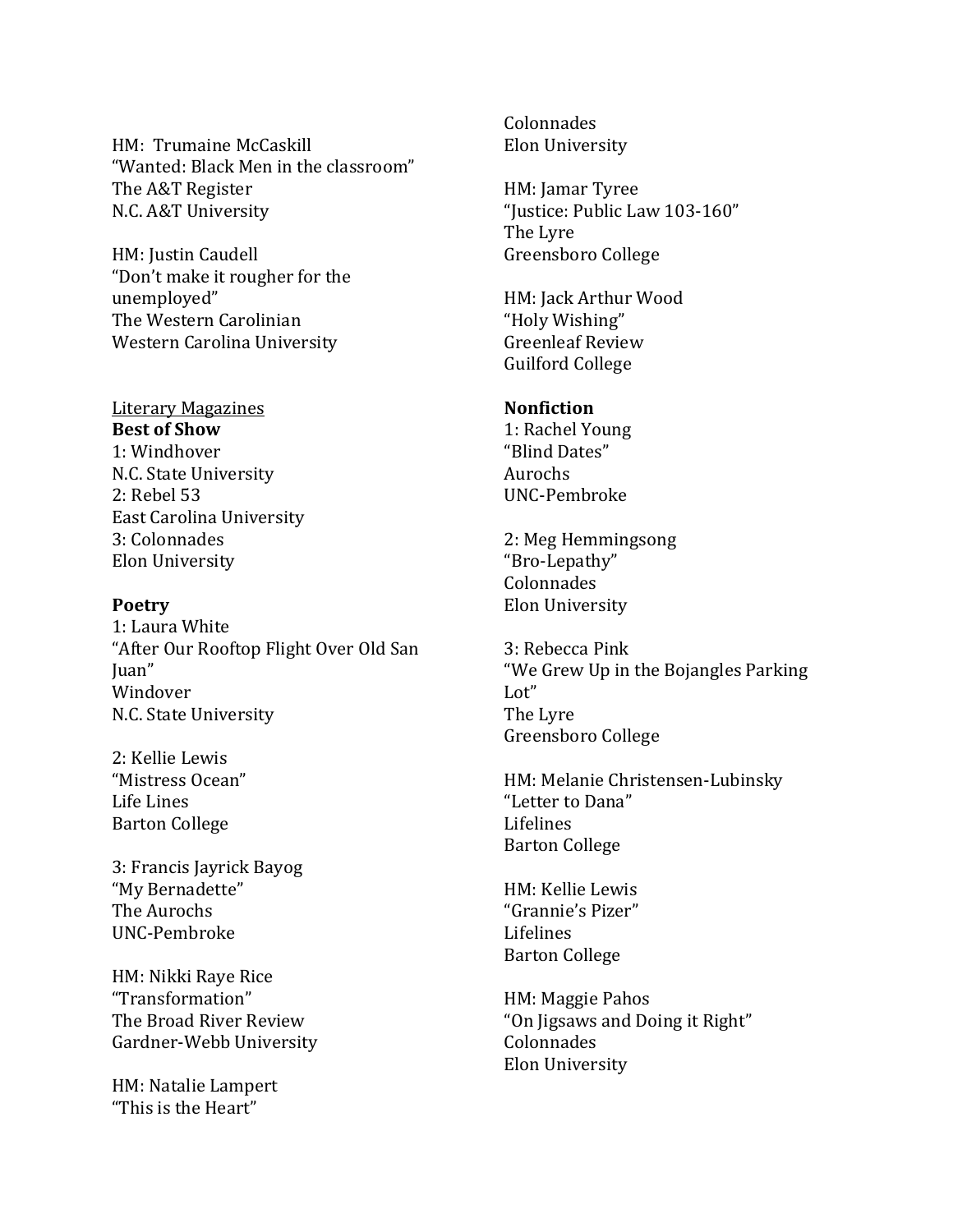#### **Fiction**

1: Cody Green "We are all of us stuck" Colonnades Elon University

2: Amy Snyder "Fire" The Broad River Review Gardner-Webb University

HM: Alexa Johnson "Flight" Colonnade Elon University

HM: Kaitlynn Moomau "Sassafras Farm" Lifelines **Barton College** 

HM: Susan Ritchie "Haunted" Agora Belmont-Abbey College

#### **Photography/Art**

1. Cathy Brown "Discovery" Rebel 53 East Carolina University

2. Sarah Linn Frohlich "Lizard" The Aurochs UNC-Pembroke

3. Chris P. Fisher "Arab Dhow on a Stormy Sea" The Aurochs UNC-Pembroke

HM: Deng Abiel Untitled The Lyre Greensboro College

HM: Katlyn Griffin

"Hair Nest" Windhover N.C. State University

#### **Two?Page&Spread**

1. Courtney Leach "The Flood" The Colton Review 2011 Meredith College

2. Courtney Leach "Painted Souls" The Colton Review 2011 Meredith College

3. Chelsea Amato, Courtney Johnson, Jeremy Purser, Jacquie Rojanatavorn "Childhood" Windhover N.C. State University

HM: Chelsea Amato, Courtney Johnson, Jeremy Purser, Jacquie Rojanatavorn "Dragon Colors" Windhover N.C. State University

Yearbook **Best of Show** 1: Agromeck N.C. State University

2: Indianhead UNC Pembroke

3: Phi Psi Chi Elon University

### **Student Life Copy**

1: Susannah Brinkley "Earth Advocate" Agromeck N.C. State University

2: Susannah Brinkley "Campus Networking"